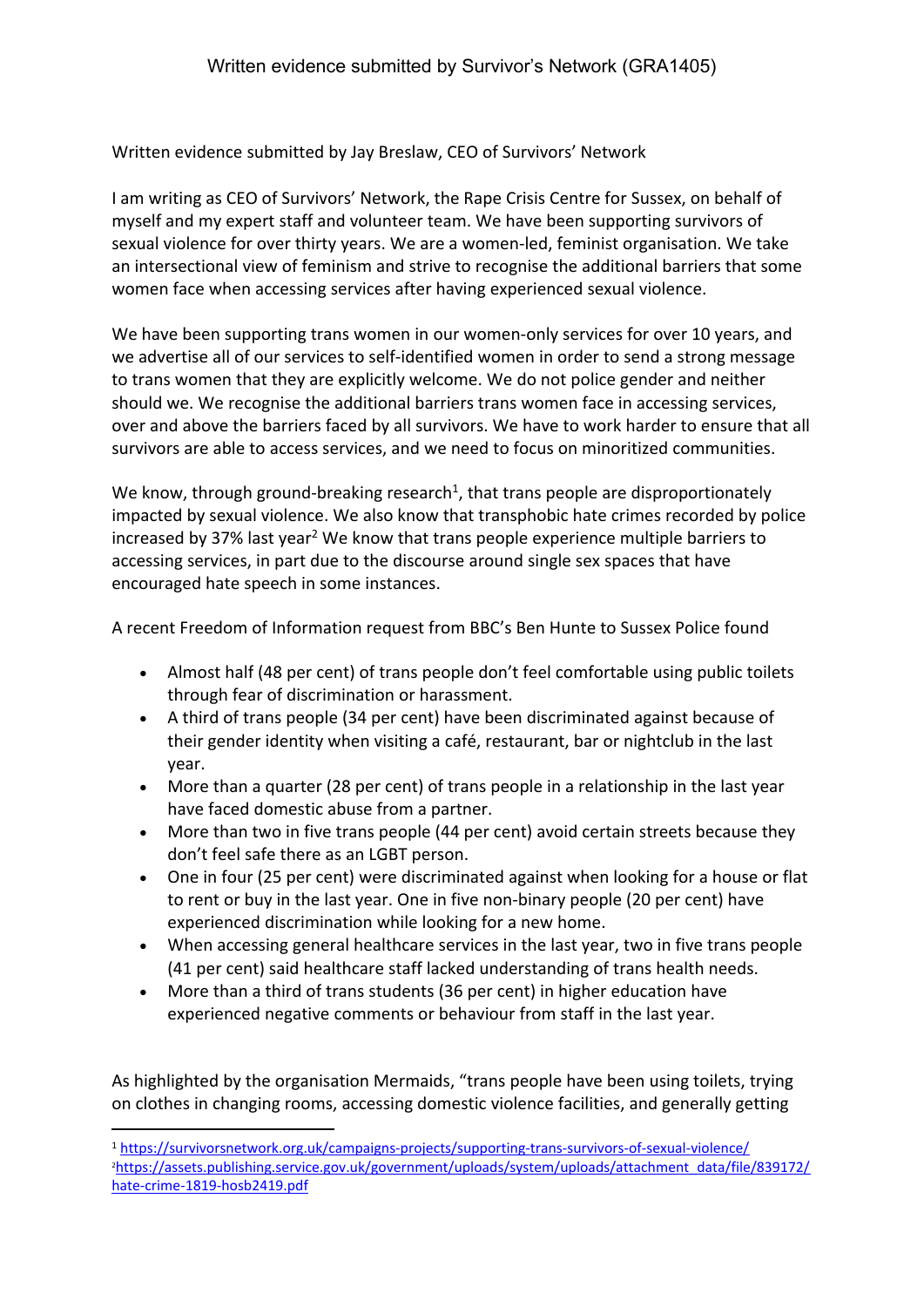on with their lives for as long as single-sex spaces have existed and there is absolutely no evidence we're aware of, from the police, local authorities, shops, refuges or anywhere else besides, that predators have used the provisions of the Equality Act 2010 to gain access to women's spaces. None." <sup>3</sup>

**We would like to reiterate this point, and highlight that in the ten years since the Equality Act 2010 came into place we have not had a single issue in terms of survivor safety due to trans women being entitled to access our spaces.** We are experts in safely managing our services and we are able to keep our survivors safe.

We also know all too well that predatory men are already able to enact their abuse with few repercussions, including entering changing rooms and public toilets – they do not need to pretend to be part of a marginalised community to break the law and to violate women, and suggesting that they would do so is entirely unsubstantiated.

We are deeply concerned about the possibility of tightening of access to single-sex spaces and we strongly feel that the use of women only spaces by trans women should be actively encouraged and we would urge reviewing the law around single-sex space exemptions. **There is no safe or survivor-centred way to police the anatomy of someone accessing a service or using a bathroom/changing room.** Any tightening of access to single gender space will impact on gender non-conforming cisgender people, particularly cisgender women, as well as transgender people. Policing gender expression and defining someone's womanhood by her conformity to state-sponsored specifications is an archaic practice that should not be considered in 2020 and is certainly not a feminist principle or one that will protect vulnerable women.

We consider a trans inclusive feminism to be key to our values and central to our services as a Rape Crisis Centre. Our policies are led by a commitment to equality and support for all survivors. We are committed to supporting our trans siblings in their survival journey, and we are committed to speaking up as a feminist organisation when we see the human rights of survivors being threatened.

There are many other actions you could be taking to better protect survivors and stop perpetuating rape culture– including addressing the criminally low conviction rate for sexual violence, the chronic underfunding of the women's sector, the distress caused by digital strip-searching survivors and the lack of consent-based education in schools. Failing to implement any changes around these pressing issues, and instead moving to make accessing support services more difficult, will only harm the services and survivors you are claiming to protect.

The funding landscape for services for survivors of sexual violence is patchy. We have already seen the impact on many specialist DV and SV services under austerity. Whilst some cis-women argue that trans women should be developing and delivering their own services, we say that in requiring our trans sisters to fund their own specialist support, we are denying them access to the safe women's spaces they need, deserve and are entitled to. In some cases this denial of services will be life threatening.

<sup>3</sup> <https://mermaidsuk.org.uk/news/safety-and-dignity/>